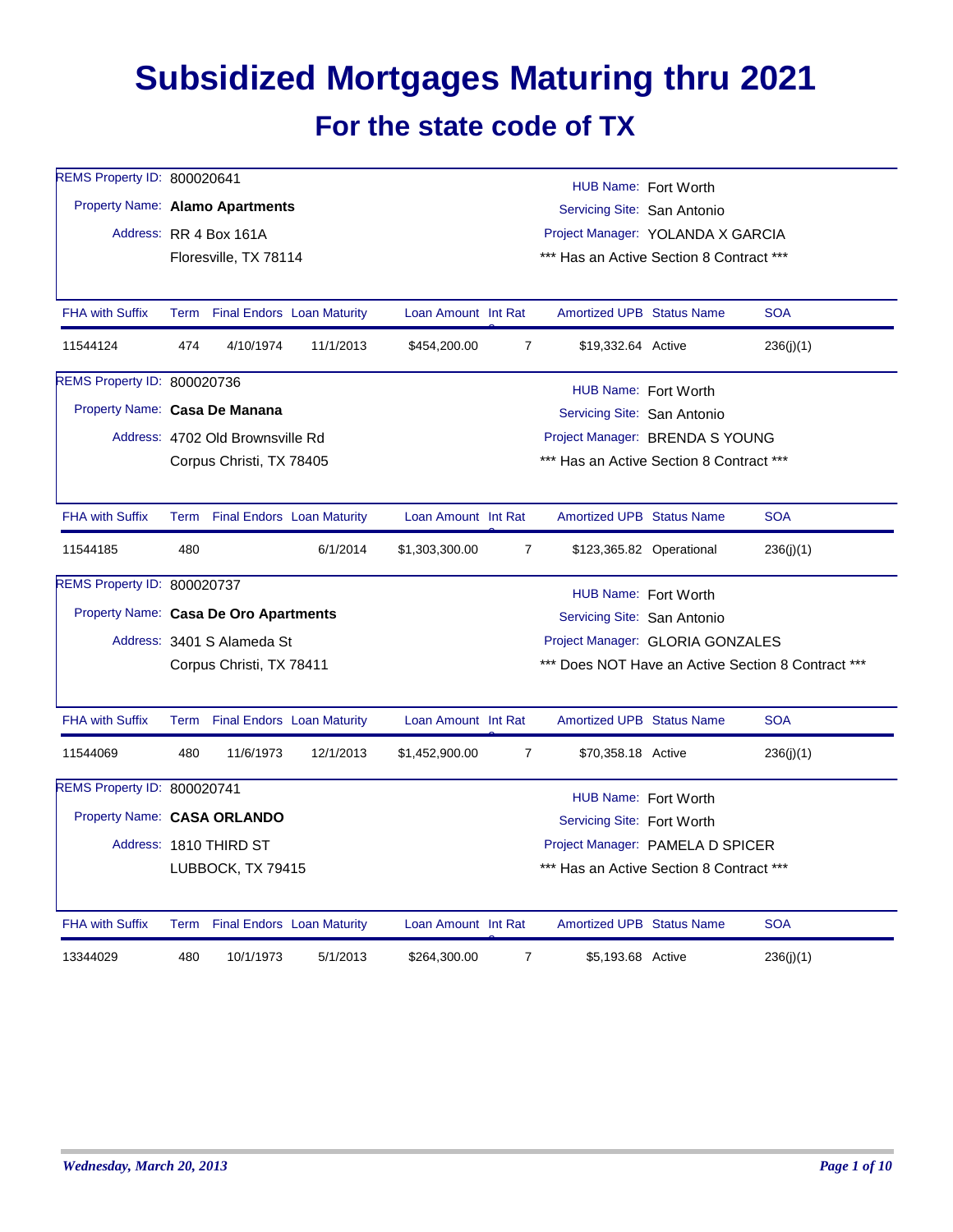| REMS Property ID: 800020767          |                                                                                             |                                                           |                                 |                     |       | HUB Name: Fort Worth             |                                          |                                                    |  |  |  |
|--------------------------------------|---------------------------------------------------------------------------------------------|-----------------------------------------------------------|---------------------------------|---------------------|-------|----------------------------------|------------------------------------------|----------------------------------------------------|--|--|--|
| Property Name: CHILDRESS MANOR       |                                                                                             |                                                           |                                 |                     |       | Servicing Site: Fort Worth       |                                          |                                                    |  |  |  |
|                                      |                                                                                             | Address: 1300 7TH ST NW                                   |                                 |                     |       |                                  | Project Manager: JESSIE J VILLARREAL     |                                                    |  |  |  |
|                                      |                                                                                             | CHILDRESS, TX 79201                                       |                                 |                     |       |                                  | *** Has an Active Section 8 Contract *** |                                                    |  |  |  |
|                                      |                                                                                             |                                                           |                                 |                     |       |                                  |                                          |                                                    |  |  |  |
| <b>FHA with Suffix</b>               |                                                                                             | Term Final Endors Loan Maturity                           |                                 | Loan Amount Int Rat |       | <b>Amortized UPB Status Name</b> |                                          | <b>SOA</b>                                         |  |  |  |
| 13344039                             | 465                                                                                         | 12/9/1975                                                 | 10/1/2014                       | \$587,200.00        | 7     | \$62,534.24 Active               |                                          | 236(j)(1)                                          |  |  |  |
| REMS Property ID: 800020770          |                                                                                             |                                                           |                                 |                     |       |                                  | HUB Name: Fort Worth                     |                                                    |  |  |  |
| Property Name: CHRISTIAN MANOR       |                                                                                             |                                                           |                                 |                     |       | Servicing Site: Fort Worth       |                                          |                                                    |  |  |  |
|                                      |                                                                                             | Address: 813 W 8TH ST<br>Project Manager: PAMELA D SPICER |                                 |                     |       |                                  |                                          |                                                    |  |  |  |
|                                      |                                                                                             | PLAINVIEW, TX 79072                                       |                                 |                     |       |                                  | *** Has an Active Section 8 Contract *** |                                                    |  |  |  |
|                                      |                                                                                             |                                                           |                                 |                     |       |                                  |                                          |                                                    |  |  |  |
| <b>FHA with Suffix</b>               |                                                                                             |                                                           | Term Final Endors Loan Maturity | Loan Amount Int Rat |       | <b>Amortized UPB Status Name</b> |                                          | <b>SOA</b>                                         |  |  |  |
| 13344031                             | 480                                                                                         | 3/6/1974                                                  | 2/1/2014                        | \$848,700.00        | 7     | \$509.45 Active                  |                                          | 236(j)(1)                                          |  |  |  |
| REMS Property ID: 800020781          |                                                                                             |                                                           |                                 |                     |       | HUB Name: Fort Worth             |                                          |                                                    |  |  |  |
| Property Name: Coastal Haven         |                                                                                             |                                                           |                                 |                     |       |                                  |                                          |                                                    |  |  |  |
|                                      | Servicing Site: San Antonio<br>Project Manager: SANDI Z ORTA<br>Address: 4710 Middlecoff Rd |                                                           |                                 |                     |       |                                  |                                          |                                                    |  |  |  |
|                                      |                                                                                             | Corpus Christi, TX 78413                                  |                                 |                     |       |                                  | *** Has an Active Section 8 Contract *** |                                                    |  |  |  |
|                                      |                                                                                             |                                                           |                                 |                     |       |                                  |                                          |                                                    |  |  |  |
| <b>FHA with Suffix</b>               |                                                                                             |                                                           | Term Final Endors Loan Maturity | Loan Amount Int Rat |       | <b>Amortized UPB Status Name</b> |                                          | <b>SOA</b>                                         |  |  |  |
| 115EH003                             | 480                                                                                         | 5/2/1980                                                  | 10/1/2019                       | \$2,339,300.00      | 6.875 | \$914,755.83 Active              |                                          | 202                                                |  |  |  |
| REMS Property ID: 800020799          |                                                                                             |                                                           |                                 |                     |       |                                  | HUB Name: Fort Worth                     |                                                    |  |  |  |
| Property Name: Country Club Village  |                                                                                             |                                                           |                                 |                     |       | Servicing Site: San Antonio      |                                          |                                                    |  |  |  |
|                                      |                                                                                             | Address: 3500 Magic Dr                                    |                                 |                     |       |                                  | Project Manager: MARIVEL L LEONARD       |                                                    |  |  |  |
|                                      |                                                                                             | San Antonio, TX 78229                                     |                                 |                     |       |                                  | *** Has an Active Section 8 Contract *** |                                                    |  |  |  |
|                                      |                                                                                             |                                                           |                                 |                     |       |                                  |                                          |                                                    |  |  |  |
| <b>FHA with Suffix</b>               |                                                                                             | Term Final Endors Loan Maturity                           |                                 | Loan Amount Int Rat |       | <b>Amortized UPB Status Name</b> |                                          | <b>SOA</b>                                         |  |  |  |
| 11538013                             | 480                                                                                         | 6/27/1979                                                 | 6/1/2019                        | \$884,180.00        | 7.5   | \$585,873.33 Active              |                                          | 231                                                |  |  |  |
| REMS Property ID: 800020811          |                                                                                             |                                                           |                                 |                     |       | HUB Name: Fort Worth             |                                          |                                                    |  |  |  |
| Property Name: CRESTRIDGE APARTMENTS |                                                                                             |                                                           |                                 |                     |       | Servicing Site: Fort Worth       |                                          |                                                    |  |  |  |
|                                      |                                                                                             | Address: 301   35 Hwy NW                                  |                                 |                     |       |                                  | Project Manager: ANGELA L BELL           |                                                    |  |  |  |
|                                      |                                                                                             | HILLSBORO, TX 76645                                       |                                 |                     |       |                                  |                                          | *** Does NOT Have an Active Section 8 Contract *** |  |  |  |
|                                      |                                                                                             |                                                           |                                 |                     |       |                                  |                                          |                                                    |  |  |  |
| <b>FHA with Suffix</b>               |                                                                                             |                                                           | Term Final Endors Loan Maturity | Loan Amount Int Rat |       | <b>Amortized UPB Status Name</b> |                                          | <b>SOA</b>                                         |  |  |  |
| 11244205                             | 474                                                                                         | 10/11/1974                                                | 5/1/2014                        | \$627,200.00        | 7     |                                  | \$89,559.24 Action Outside Hu 236(j)(1)  |                                                    |  |  |  |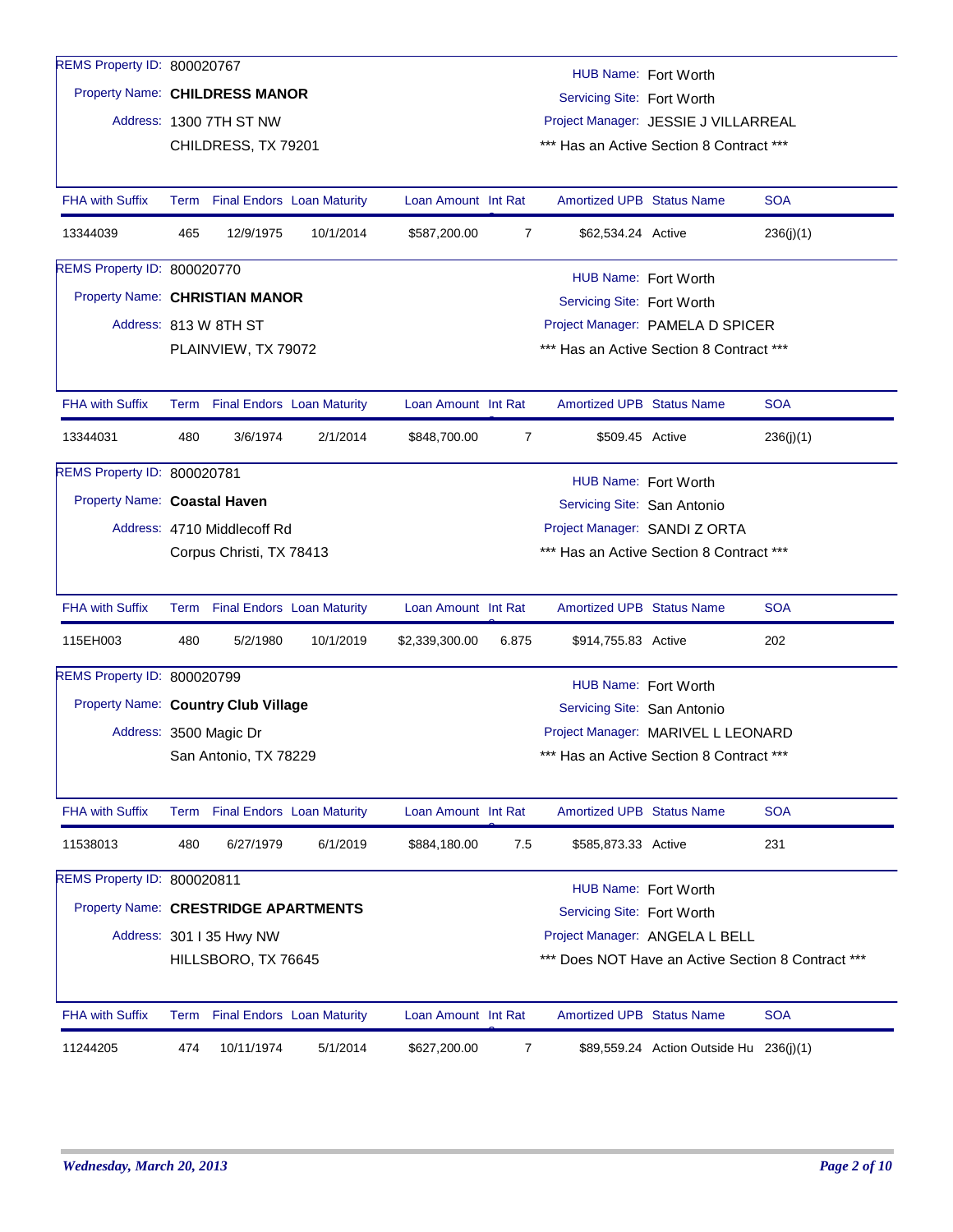| REMS Property ID: 800020812         |                                                                    |                                                                   |                                            |                     |                | HUB Name: Fort Worth                     |                          |                                                |  |  |  |  |
|-------------------------------------|--------------------------------------------------------------------|-------------------------------------------------------------------|--------------------------------------------|---------------------|----------------|------------------------------------------|--------------------------|------------------------------------------------|--|--|--|--|
| Property Name: Crestview Apartments |                                                                    |                                                                   |                                            |                     |                | Servicing Site: San Antonio              |                          |                                                |  |  |  |  |
| Address: PO Box 1299                |                                                                    |                                                                   |                                            |                     |                | Project Manager: KENNETH D NIEVES        |                          |                                                |  |  |  |  |
|                                     |                                                                    | Poteet, TX 78065                                                  |                                            |                     |                | *** Has an Active Section 8 Contract *** |                          |                                                |  |  |  |  |
|                                     |                                                                    |                                                                   |                                            |                     |                |                                          |                          |                                                |  |  |  |  |
| <b>FHA with Suffix</b>              |                                                                    |                                                                   | Term Final Endors Loan Maturity            | Loan Amount Int Rat |                | <b>Amortized UPB Status Name</b>         |                          | <b>SOA</b>                                     |  |  |  |  |
| 11544100                            | 480                                                                | 2/14/1974                                                         | 11/1/2013                                  | \$444,900.00        | $\overline{7}$ | \$18,904.61 Active                       |                          | 236(j)(1)                                      |  |  |  |  |
| REMS Property ID: 800020815         |                                                                    |                                                                   |                                            |                     |                | HUB Name: Fort Worth                     |                          |                                                |  |  |  |  |
|                                     |                                                                    | Property Name: CROSBY PLAZA APARTMENTS<br>Servicing Site: Houston |                                            |                     |                |                                          |                          |                                                |  |  |  |  |
|                                     |                                                                    | Address: 6616 FM 2100 RD                                          |                                            |                     |                | Project Manager: DONALD R HOGAN          |                          |                                                |  |  |  |  |
|                                     |                                                                    | <b>CROSBY, TX 77532</b>                                           |                                            |                     |                | *** Has an Active Section 8 Contract *** |                          |                                                |  |  |  |  |
|                                     |                                                                    |                                                                   |                                            |                     |                |                                          |                          |                                                |  |  |  |  |
| <b>FHA with Suffix</b>              |                                                                    |                                                                   | Term Final Endors Loan Maturity            | Loan Amount Int Rat |                | <b>Amortized UPB Status Name</b>         |                          | <b>SOA</b>                                     |  |  |  |  |
| 11435274-G                          | 480                                                                |                                                                   | 8/1/2021                                   | \$0.00              | 7.5            |                                          | \$948,829.16 Operational | 221(d)(4)MKT                                   |  |  |  |  |
| REMS Property ID: 800020827         |                                                                    |                                                                   |                                            |                     |                | HUB Name: Fort Worth                     |                          |                                                |  |  |  |  |
|                                     | Property Name: DOGWOOD GARDENS APTS.<br>Servicing Site: Fort Worth |                                                                   |                                            |                     |                |                                          |                          |                                                |  |  |  |  |
|                                     | Address: 1041 E PALESTINE AVE<br>Project Manager: NANCY J MOULTON  |                                                                   |                                            |                     |                |                                          |                          |                                                |  |  |  |  |
|                                     |                                                                    | PALESTINE, TX 75801                                               |                                            |                     |                |                                          |                          | Does NOT Have an Active Section 8 Contract *** |  |  |  |  |
|                                     |                                                                    |                                                                   |                                            |                     |                |                                          |                          |                                                |  |  |  |  |
| <b>FHA with Suffix</b>              |                                                                    |                                                                   | Term Final Endors Loan Maturity            | Loan Amount Int Rat |                | <b>Amortized UPB Status Name</b>         |                          | <b>SOA</b>                                     |  |  |  |  |
| 11244207                            | 475                                                                | 9/26/1974                                                         | 5/1/2014                                   | \$1,013,800.00      | 7              | \$78,793.37 Active                       |                          | 236(j)(1)                                      |  |  |  |  |
| REMS Property ID: 800020842         |                                                                    |                                                                   |                                            |                     |                | HUB Name: Fort Worth                     |                          |                                                |  |  |  |  |
|                                     |                                                                    |                                                                   | Property Name: EASTWOOD TERRACE APARTMENTS |                     |                | Servicing Site: Houston                  |                          |                                                |  |  |  |  |
|                                     |                                                                    | Address: 2817 Ej Campbell Blvd                                    |                                            |                     |                | Project Manager: LARRY CAMPBELL          |                          |                                                |  |  |  |  |
|                                     |                                                                    | NACOGDOCHES, TX 75961                                             |                                            |                     |                | *** Has an Active Section 8 Contract *** |                          |                                                |  |  |  |  |
|                                     |                                                                    |                                                                   |                                            |                     |                |                                          |                          |                                                |  |  |  |  |
| <b>FHA with Suffix</b>              | Term                                                               |                                                                   | <b>Final Endors Loan Maturity</b>          | Loan Amount Int Rat |                | <b>Amortized UPB Status Name</b>         |                          | <b>SOA</b>                                     |  |  |  |  |
| 11435047                            | 480                                                                |                                                                   | 5/1/2014                                   | \$1,298,800.00      | 7              |                                          | \$116,141.58 Operational | 221(d)(3)MKT                                   |  |  |  |  |
| REMS Property ID: 800020847         |                                                                    |                                                                   |                                            |                     |                | HUB Name: Fort Worth                     |                          |                                                |  |  |  |  |
| Property Name: Eden Heights, Inc    |                                                                    |                                                                   |                                            |                     |                | Servicing Site: San Antonio              |                          |                                                |  |  |  |  |
|                                     |                                                                    | Address: 627 Lakeview Blvd                                        |                                            |                     |                | Project Manager: PAULITA B RAMIREZ       |                          |                                                |  |  |  |  |
|                                     |                                                                    | New Braunfels, TX 78130                                           |                                            |                     |                | *** Has an Active Section 8 Contract *** |                          |                                                |  |  |  |  |
|                                     |                                                                    |                                                                   |                                            |                     |                |                                          |                          |                                                |  |  |  |  |
| <b>FHA with Suffix</b>              |                                                                    |                                                                   | Term Final Endors Loan Maturity            | Loan Amount Int Rat |                | <b>Amortized UPB Status Name</b>         |                          | <b>SOA</b>                                     |  |  |  |  |
| 115EH014                            | 480                                                                | 9/23/1981                                                         | 4/1/2021                                   | \$2,581,600.00      | 7.625          | \$1,244,543.44 Active                    |                          | 202                                            |  |  |  |  |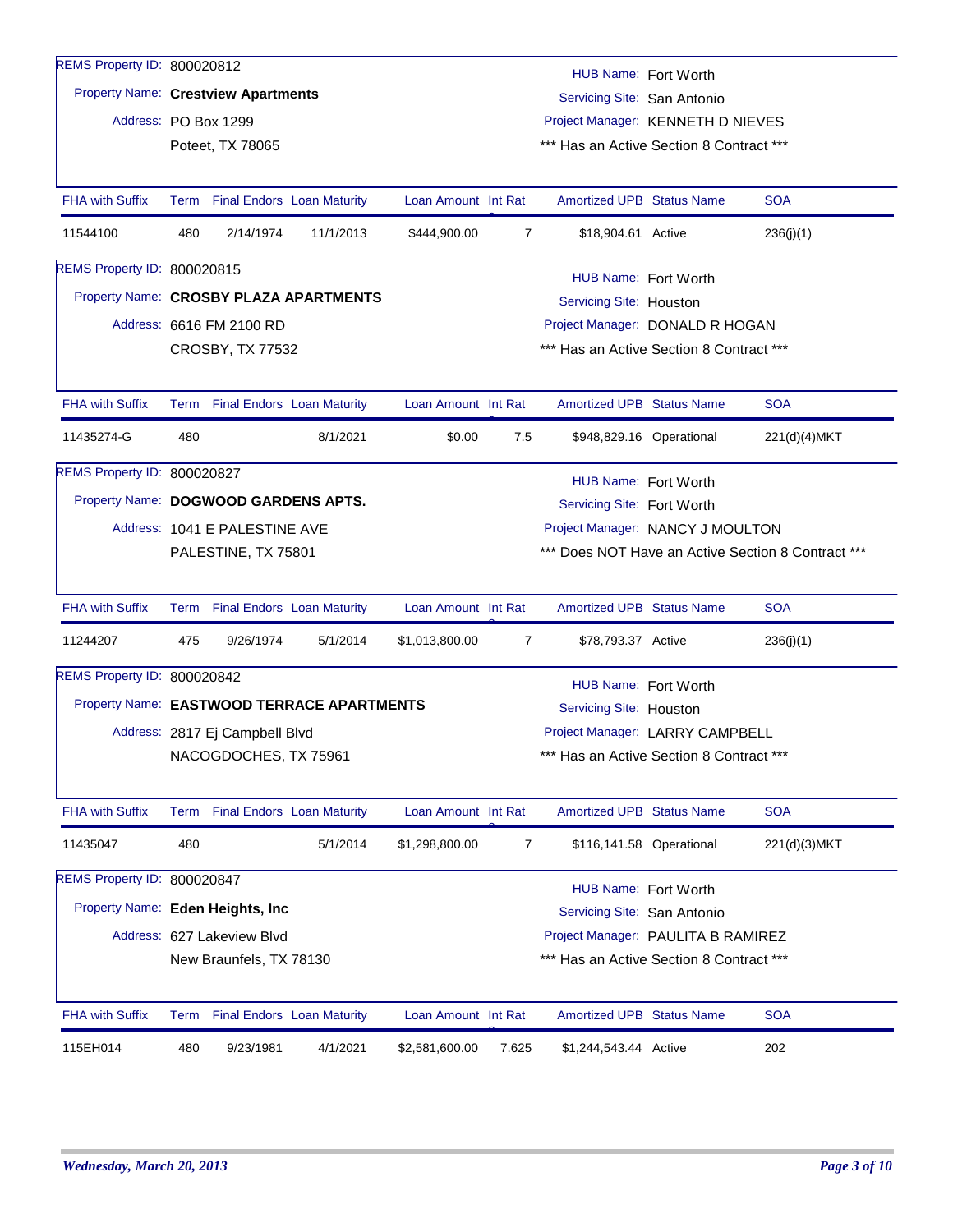| REMS Property ID: 800020882             |                                                                                                  |                                 |                                 |                     |       | HUB Name: Fort Worth                     |                                    |                                                    |
|-----------------------------------------|--------------------------------------------------------------------------------------------------|---------------------------------|---------------------------------|---------------------|-------|------------------------------------------|------------------------------------|----------------------------------------------------|
| Property Name: FOREST DALE INC.         |                                                                                                  |                                 |                                 |                     |       | Servicing Site: Fort Worth               |                                    |                                                    |
|                                         |                                                                                                  | Address: 11851 HIGH DALE DR     |                                 |                     |       | Project Manager: DONNA S LEO             |                                    |                                                    |
|                                         |                                                                                                  | DALLAS, TX 75234                |                                 |                     |       | *** Has an Active Section 8 Contract *** |                                    |                                                    |
|                                         |                                                                                                  |                                 |                                 |                     |       |                                          |                                    |                                                    |
| <b>FHA with Suffix</b>                  |                                                                                                  | Term Final Endors Loan Maturity |                                 | Loan Amount Int Rat |       | <b>Amortized UPB Status Name</b>         |                                    | <b>SOA</b>                                         |
| 112SH014                                | 531                                                                                              | 8/1/1969                        | 8/1/2017                        | \$2,269,663.35      | 3     | \$436,786.98 Active                      |                                    | 202                                                |
| REMS Property ID: 800020911             |                                                                                                  |                                 |                                 |                     |       | HUB Name: Fort Worth                     |                                    |                                                    |
| Property Name: GOOD SAMARITAN TOWERS    |                                                                                                  |                                 |                                 |                     |       | Servicing Site: Fort Worth               |                                    |                                                    |
|                                         |                                                                                                  | Address: 7750 Lilac Way         |                                 |                     |       | Project Manager: DIANA M PUCKETT         |                                    |                                                    |
|                                         |                                                                                                  | El Paso, TX 79915               |                                 |                     |       | *** Has an Active Section 8 Contract *** |                                    |                                                    |
|                                         |                                                                                                  |                                 |                                 |                     |       |                                          |                                    |                                                    |
| <b>FHA with Suffix</b>                  |                                                                                                  | Term Final Endors Loan Maturity |                                 | Loan Amount Int Rat |       | <b>Amortized UPB Status Name</b>         |                                    | <b>SOA</b>                                         |
| 112EH014                                | 480                                                                                              | 4/29/1981                       | 2/1/2021                        | \$3,198,500.00      | 7.625 | \$1,518,771.95 Active                    |                                    | 202                                                |
| REMS Property ID: 800020912             |                                                                                                  |                                 |                                 |                     |       | HUB Name: Fort Worth                     |                                    |                                                    |
| Property Name: Granada Homes            |                                                                                                  |                                 |                                 |                     |       | Servicing Site: San Antonio              |                                    |                                                    |
|                                         | Address: 311 S Saint Mary St                                                                     |                                 |                                 |                     |       |                                          | Project Manager: PAULITA B RAMIREZ |                                                    |
|                                         | *** Has an Active Section 8 Contract ***<br>San Antonio, TX 78205                                |                                 |                                 |                     |       |                                          |                                    |                                                    |
|                                         |                                                                                                  |                                 |                                 |                     |       |                                          |                                    |                                                    |
| <b>FHA with Suffix</b>                  |                                                                                                  | Term Final Endors Loan Maturity |                                 | Loan Amount Int Rat |       | <b>Amortized UPB Status Name</b>         |                                    | <b>SOA</b>                                         |
| 115SH001                                | 599                                                                                              | 1/31/1967                       | 8/1/2020                        | \$2,531,542.28      | 3     | \$671,615.75 Active                      |                                    | 202                                                |
| REMS Property ID: 800020918             |                                                                                                  |                                 |                                 |                     |       | HUB Name: Fort Worth                     |                                    |                                                    |
| Property Name: GREENBRIAR MANOR         |                                                                                                  |                                 |                                 |                     |       | Servicing Site: Fort Worth               |                                    |                                                    |
|                                         |                                                                                                  | Address: 9285 RAILROAD DR       |                                 |                     |       | Project Manager: NANCY J MOULTON         |                                    |                                                    |
|                                         |                                                                                                  | EL PASO, TX 79924               |                                 |                     |       |                                          |                                    | *** Does NOT Have an Active Section 8 Contract *** |
|                                         |                                                                                                  |                                 |                                 |                     |       |                                          |                                    |                                                    |
| <b>FHA with Suffix</b>                  |                                                                                                  | Term Final Endors Loan Maturity |                                 | Loan Amount Int Rat |       | Amortized UPB Status Name                |                                    | <b>SOA</b>                                         |
| 13344035                                | 480                                                                                              | 4/19/1974                       | 10/1/2013                       | \$1,178,300.00      | 7     | \$43,038.00 Active                       |                                    | 236(j)(1)                                          |
| REMS Property ID: 800020921             |                                                                                                  |                                 |                                 |                     |       | HUB Name: Fort Worth                     |                                    |                                                    |
| Property Name: Guadalupe Haciendas Apts |                                                                                                  |                                 |                                 |                     |       | Servicing Site: San Antonio              |                                    |                                                    |
|                                         |                                                                                                  | Address: 2015 S Cameron St      |                                 |                     |       |                                          |                                    |                                                    |
|                                         | Project Manager: KENNETH D NIEVES<br>*** Has an Active Section 8 Contract ***<br>Alice, TX 78332 |                                 |                                 |                     |       |                                          |                                    |                                                    |
|                                         |                                                                                                  |                                 |                                 |                     |       |                                          |                                    |                                                    |
| <b>FHA with Suffix</b>                  |                                                                                                  |                                 | Term Final Endors Loan Maturity | Loan Amount Int Rat |       | <b>Amortized UPB Status Name</b>         |                                    | <b>SOA</b>                                         |
|                                         |                                                                                                  |                                 |                                 |                     |       |                                          |                                    |                                                    |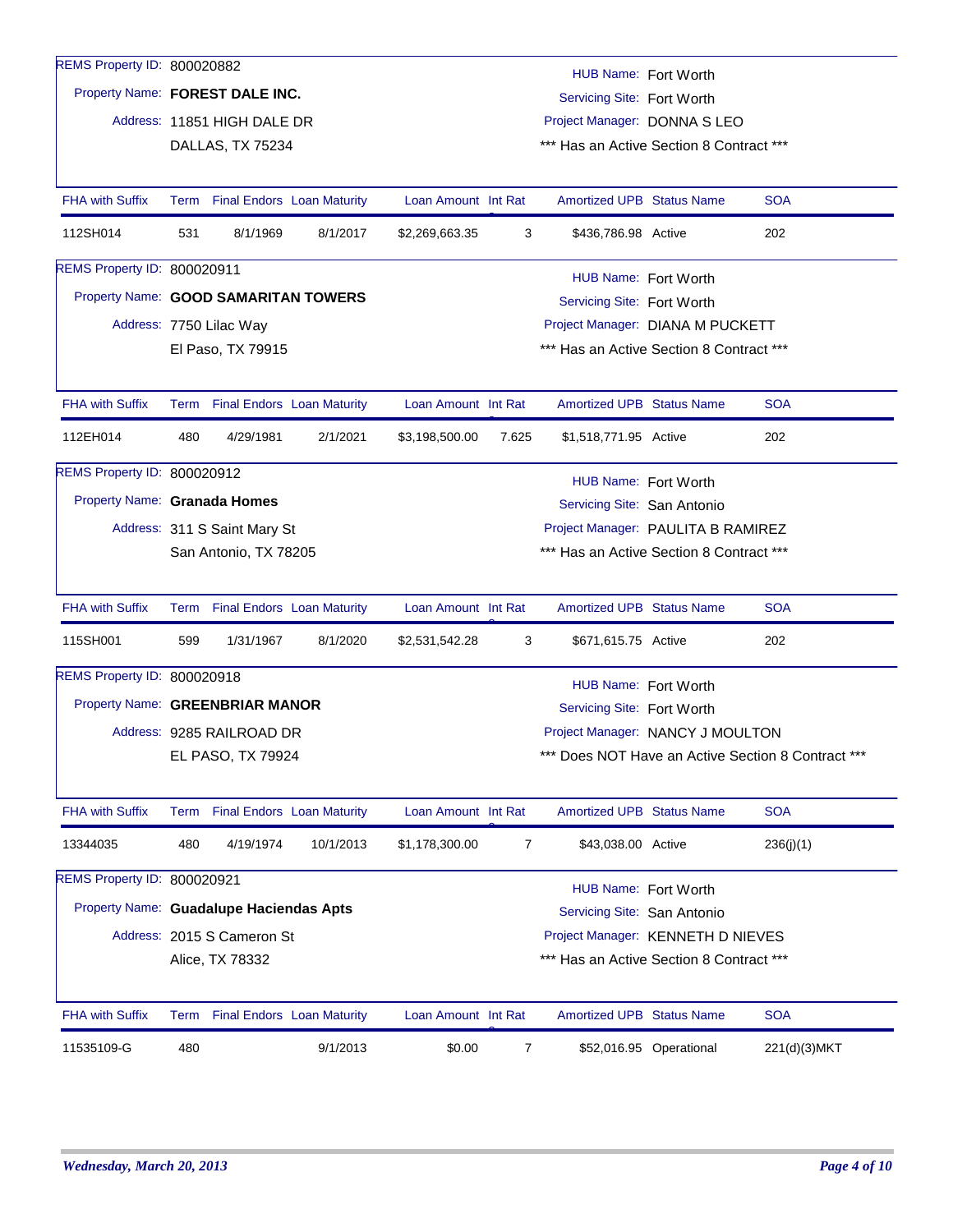| REMS Property ID: 800020941         |                                                                |                                 |                                             |                     |                | HUB Name: Fort Worth                     |  |                                                    |  |
|-------------------------------------|----------------------------------------------------------------|---------------------------------|---------------------------------------------|---------------------|----------------|------------------------------------------|--|----------------------------------------------------|--|
|                                     |                                                                |                                 | Property Name: HEIGHTS HOUSE APARTMENTS     |                     |                | Servicing Site: Houston                  |  |                                                    |  |
|                                     |                                                                | Address: 1950 HEIGHTS BLVD      |                                             |                     |                | Project Manager: DONALD R HOGAN          |  |                                                    |  |
|                                     |                                                                | HOUSTON, TX 77008               |                                             |                     |                | *** Has an Active Section 8 Contract *** |  |                                                    |  |
|                                     |                                                                |                                 |                                             |                     |                |                                          |  |                                                    |  |
| <b>FHA with Suffix</b>              |                                                                | Term Final Endors Loan Maturity |                                             | Loan Amount Int Rat |                | <b>Amortized UPB Status Name</b>         |  | <b>SOA</b>                                         |  |
| 114EH010                            | 480                                                            | 12/16/1980                      | 5/1/2021                                    | \$4,882,200.00      | 7.625          | \$2,371,121.43 Active                    |  | 202                                                |  |
| REMS Property ID: 800020945         |                                                                |                                 |                                             |                     |                | HUB Name: Fort Worth                     |  |                                                    |  |
|                                     |                                                                |                                 | Property Name: HERITAGE CENTER OF ORANGE    |                     |                | Servicing Site: Houston                  |  |                                                    |  |
|                                     | Address: 100 COLLEGE ST<br>Project Manager: DEBORAH F THOMPSON |                                 |                                             |                     |                |                                          |  |                                                    |  |
|                                     |                                                                | ORANGE, TX 77630                |                                             |                     |                | *** Has an Active Section 8 Contract *** |  |                                                    |  |
|                                     |                                                                |                                 |                                             |                     |                |                                          |  |                                                    |  |
| <b>FHA with Suffix</b>              |                                                                | Term Final Endors Loan Maturity |                                             | Loan Amount Int Rat |                | <b>Amortized UPB Status Name</b>         |  | <b>SOA</b>                                         |  |
| 114EH012                            | 480                                                            | 9/3/1981                        | 7/1/2021                                    | \$1,857,700.00      | 8.5            | \$1,204,944.44 Active                    |  | 202                                                |  |
| REMS Property ID: 800020943         |                                                                |                                 |                                             |                     |                | HUB Name: Fort Worth                     |  |                                                    |  |
|                                     |                                                                |                                 | Property Name: HOUSTON HEIGHTS TOWERS, INC. |                     |                | Servicing Site: Houston                  |  |                                                    |  |
|                                     |                                                                | Address: 330 W 19TH ST          |                                             |                     |                | Project Manager: DONALD R HOGAN          |  |                                                    |  |
|                                     |                                                                | HOUSTON, TX 77008               |                                             |                     |                | *** Has an Active Section 8 Contract *** |  |                                                    |  |
| <b>FHA with Suffix</b>              |                                                                | Term Final Endors Loan Maturity |                                             | Loan Amount Int Rat |                | <b>Amortized UPB Status Name</b>         |  | <b>SOA</b>                                         |  |
| 11444098                            | 480                                                            | 6/25/1975                       | 10/1/2015                                   | \$2,876,600.00      | $\overline{7}$ | \$490,654.93 Active                      |  | 236(j)(1)                                          |  |
| REMS Property ID: 800020976         |                                                                |                                 |                                             |                     |                | HUB Name: Fort Worth                     |  |                                                    |  |
| Property Name: INDEPENDENCE HALL    |                                                                |                                 |                                             |                     |                | Servicing Site: Houston                  |  |                                                    |  |
|                                     |                                                                | Address: 6 BURRESS ST           |                                             |                     |                | Project Manager: LARRY CAMPBELL          |  |                                                    |  |
|                                     |                                                                | HOUSTON, TX 77022               |                                             |                     |                |                                          |  | *** Does NOT Have an Active Section 8 Contract *** |  |
| <b>FHA with Suffix</b>              |                                                                | Term Final Endors Loan Maturity |                                             | Loan Amount Int Rat |                | <b>Amortized UPB Status Name</b>         |  | <b>SOA</b>                                         |  |
| 11444045                            | 478                                                            | 10/19/1973                      | 8/1/2013                                    | \$3,119,500.00      | 8              | \$127,208.74 Operational                 |  | 236(j)(1)                                          |  |
| REMS Property ID: 800020977         |                                                                |                                 |                                             |                     |                |                                          |  |                                                    |  |
| Property Name: INDEPENDENCE MANOR I |                                                                |                                 |                                             |                     |                | HUB Name: Fort Worth                     |  |                                                    |  |
|                                     |                                                                |                                 |                                             |                     |                | Servicing Site: Houston                  |  |                                                    |  |
|                                     |                                                                | Address: 1501 PRUITT HILL DR    |                                             |                     |                | Project Manager: DONALD R HOGAN          |  |                                                    |  |
|                                     |                                                                | NACOGDOCHES, TX 75961           |                                             |                     |                | *** Has an Active Section 8 Contract *** |  |                                                    |  |
| <b>FHA with Suffix</b>              | Term                                                           |                                 | <b>Final Endors Loan Maturity</b>           | Loan Amount Int Rat |                | Amortized UPB Status Name                |  | <b>SOA</b>                                         |  |
| 114EH031                            | 480                                                            | 10/16/1981                      | 9/1/2021                                    | \$700,800.00        | 8.5            | \$372,242.74 Active                      |  | 202                                                |  |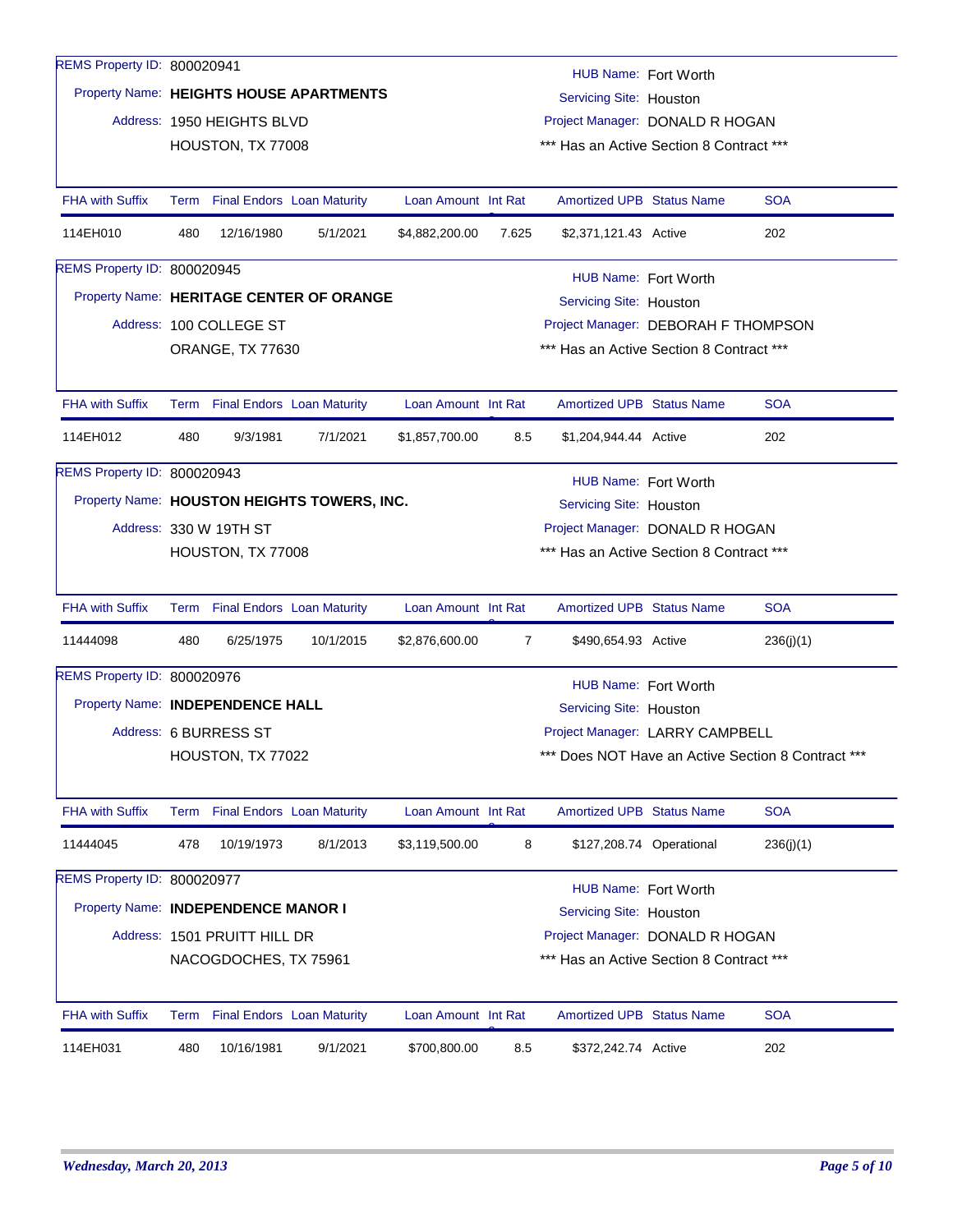| REMS Property ID: 800020988          |      |                               |                                   |                     |                |                                          | HUB Name: Fort Worth |                                                    |
|--------------------------------------|------|-------------------------------|-----------------------------------|---------------------|----------------|------------------------------------------|----------------------|----------------------------------------------------|
| Property Name: Ivy Terrace           |      |                               |                                   |                     |                | Servicing Site: San Antonio              |                      |                                                    |
| Address: 2801 Maple                  |      |                               |                                   |                     |                | Project Manager: DEBORAH A TALAMANTES    |                      |                                                    |
|                                      |      | McAllen, TX 78501             |                                   |                     |                |                                          |                      | *** Does NOT Have an Active Section 8 Contract *** |
|                                      |      |                               |                                   |                     |                |                                          |                      |                                                    |
| <b>FHA with Suffix</b>               | Term |                               | <b>Final Endors Loan Maturity</b> | Loan Amount Int Rat |                | <b>Amortized UPB Status Name</b>         |                      | <b>SOA</b>                                         |
| 11544173                             | 480  | 1/22/1975                     | 1/1/2015                          | \$485,928.00        | 7.75           | \$147,097.16 Active                      |                      | 236(j)(1)                                          |
| REMS Property ID: 800046870          |      |                               |                                   |                     |                |                                          | HUB Name: Fort Worth |                                                    |
| Property Name: La Quinta Apts        |      |                               |                                   |                     |                | Servicing Site: San Antonio              |                      |                                                    |
| Address: 735 Evans St                |      |                               |                                   |                     |                | Project Manager: SANDI Z ORTA            |                      |                                                    |
|                                      |      | Uvalde, TX 78801              |                                   |                     |                | *** Has an Active Section 8 Contract *** |                      |                                                    |
|                                      |      |                               |                                   |                     |                |                                          |                      |                                                    |
| <b>FHA with Suffix</b>               | Term |                               | <b>Final Endors Loan Maturity</b> | Loan Amount Int Rat |                | <b>Amortized UPB Status Name</b>         |                      | <b>SOA</b>                                         |
| 11535131                             | 480  | 12/27/1974                    | 9/1/2014                          | \$695,100.00        | $\overline{7}$ | \$69,713.39 Active                       |                      | 221(d)(3)MKT                                       |
| REMS Property ID: 800021067          |      |                               |                                   |                     |                |                                          | HUB Name: Fort Worth |                                                    |
| Property Name: LOTUS LANE APARTMENTS |      |                               |                                   |                     |                | Servicing Site: Houston                  |                      |                                                    |
|                                      |      | Address: 3301 LOTUS LN        |                                   |                     |                | Project Manager: RUSSELL W BRANDES       |                      |                                                    |
|                                      |      | LUFKIN, TX 75901              |                                   |                     |                |                                          |                      | *** Does NOT Have an Active Section 8 Contract *** |
|                                      |      |                               |                                   |                     |                |                                          |                      |                                                    |
| <b>FHA with Suffix</b>               |      |                               | Term Final Endors Loan Maturity   | Loan Amount Int Rat |                | <b>Amortized UPB Status Name</b>         |                      | <b>SOA</b>                                         |
| 11444037                             | 472  | 5/29/1974                     | 10/1/2013                         | \$1,239,300.00      | 7              | \$45,397.13 Active                       |                      | 236(j)(1)                                          |
| REMS Property ID: 800021072          |      |                               |                                   |                     |                |                                          | HUB Name: Fort Worth |                                                    |
| Property Name: LULAC OAK HILL        |      |                               |                                   |                     |                | Servicing Site: Houston                  |                      |                                                    |
|                                      |      | Address: 1105 Anderson Street |                                   |                     |                | Project Manager: CHERYL HENDERSON        |                      |                                                    |
|                                      |      |                               | COLLEGE STATION, TX 77840         |                     |                | *** Has an Active Section 8 Contract *** |                      |                                                    |
|                                      |      |                               |                                   |                     |                |                                          |                      |                                                    |
| <b>FHA with Suffix</b>               | Term |                               | <b>Final Endors Loan Maturity</b> | Loan Amount Int Rat |                | <b>Amortized UPB Status Name</b>         |                      | <b>SOA</b>                                         |
| 114EH029                             | 480  | 12/2/1981                     | 9/1/2021                          | \$1,460,600.00      | 8.5            | \$775,815.09 Active                      |                      | 202                                                |
| REMS Property ID: 800021075          |      |                               |                                   |                     |                |                                          | HUB Name: Fort Worth |                                                    |
| Property Name: LYNWOOD GARDENS, LTD  |      |                               |                                   |                     |                | Servicing Site: Fort Worth               |                      |                                                    |
|                                      |      | Address: 10650 PICO NORTE RD  |                                   |                     |                | Project Manager: NANCY J MOULTON         |                      |                                                    |
|                                      |      | EL PASO, TX 79935             |                                   |                     |                |                                          |                      | *** Does NOT Have an Active Section 8 Contract *** |
|                                      |      |                               |                                   |                     |                |                                          |                      |                                                    |
| <b>FHA with Suffix</b>               |      |                               | Term Final Endors Loan Maturity   | Loan Amount Int Rat |                | <b>Amortized UPB Status Name</b>         |                      | <b>SOA</b>                                         |
| 13344036                             | 480  | 4/19/1974                     | 10/1/2013                         | \$1,191,400.00      | 7              | \$43,508.92 Active                       |                      | 236(j)(1)                                          |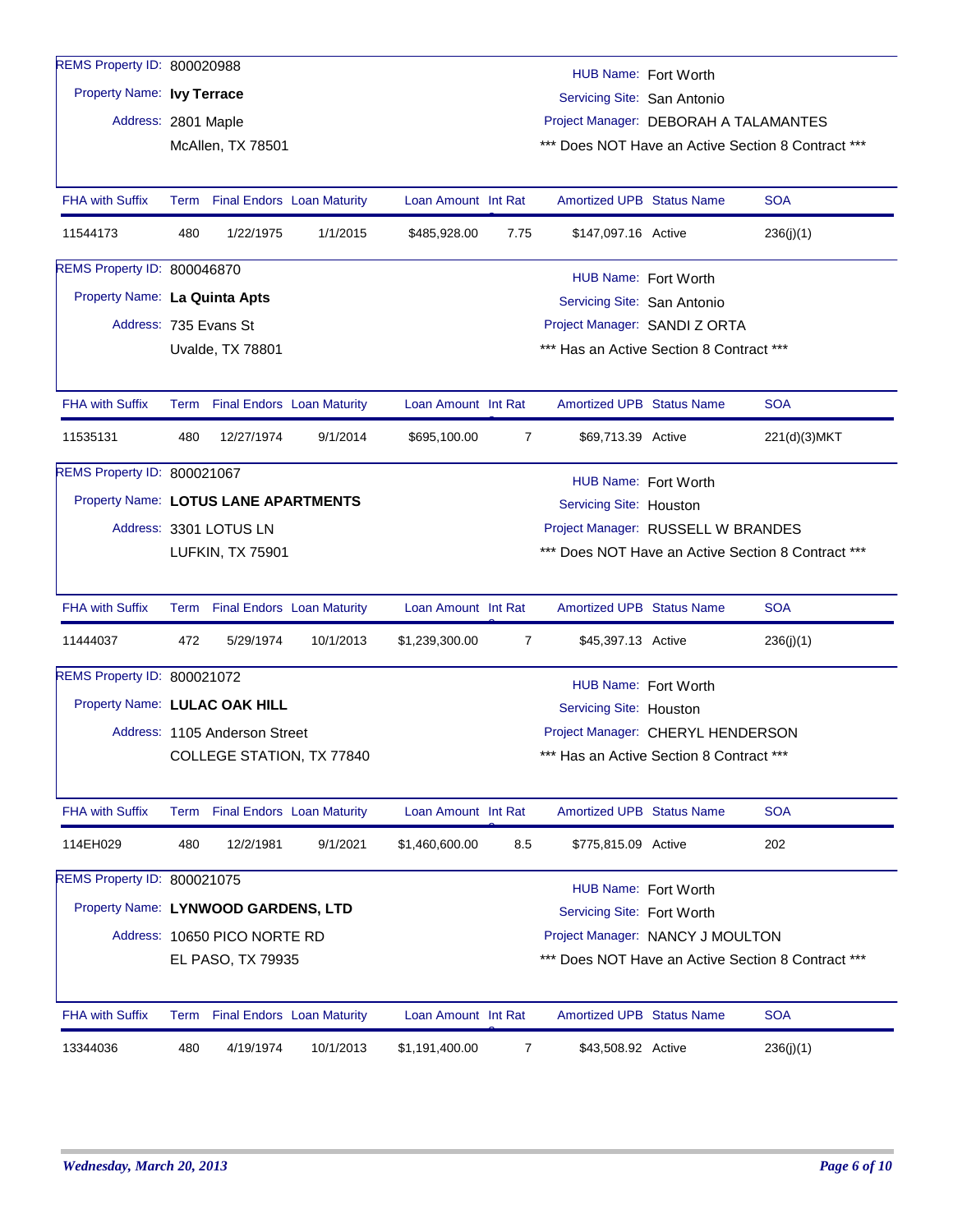| REMS Property ID: 800021216             |                                                                   |                                                               |                                 |                     |              | HUB Name: Fort Worth             |                                             |              |  |  |  |
|-----------------------------------------|-------------------------------------------------------------------|---------------------------------------------------------------|---------------------------------|---------------------|--------------|----------------------------------|---------------------------------------------|--------------|--|--|--|
| Property Name: PATMAN SWITCH APTS.      |                                                                   |                                                               |                                 |                     |              | Servicing Site: Fort Worth       |                                             |              |  |  |  |
|                                         |                                                                   | Address: 607 S PECAN ST                                       |                                 |                     |              |                                  | Project Manager: DOLORES G TIMSAH           |              |  |  |  |
|                                         | PO BOX 9                                                          |                                                               |                                 |                     |              |                                  | *** Has an Active Section 8 Contract ***    |              |  |  |  |
|                                         |                                                                   |                                                               | HUGHES SPRINGS, TX 75656        |                     |              |                                  |                                             |              |  |  |  |
| <b>FHA with Suffix</b>                  |                                                                   |                                                               | Term Final Endors Loan Maturity | Loan Amount Int Rat |              | <b>Amortized UPB Status Name</b> |                                             | <b>SOA</b>   |  |  |  |
| 11235280-V                              | 20                                                                |                                                               | 5/1/2021                        | \$0.00              | $\mathbf{1}$ | \$414,474.46 Operational         |                                             | 221(d)(4)MKT |  |  |  |
| 11235280-W                              | 20                                                                |                                                               | 5/1/2021                        | \$0.00              | 1            |                                  | \$814,811.00 Accruing/non-Payi 221(d)(4)MKT |              |  |  |  |
| REMS Property ID: 800021234             |                                                                   | HUB Name: Fort Worth                                          |                                 |                     |              |                                  |                                             |              |  |  |  |
|                                         |                                                                   | Property Name: PINE LAKE ESTATES<br>Servicing Site: Houston   |                                 |                     |              |                                  |                                             |              |  |  |  |
|                                         |                                                                   | Address: 2012 DURST ST                                        |                                 |                     |              |                                  | Project Manager: DONALD R HOGAN             |              |  |  |  |
|                                         |                                                                   | NACOGDOCHES, TX 75961                                         |                                 |                     |              |                                  | *** Has an Active Section 8 Contract ***    |              |  |  |  |
| <b>FHA with Suffix</b>                  |                                                                   |                                                               | Term Final Endors Loan Maturity | Loan Amount Int Rat |              | <b>Amortized UPB Status Name</b> |                                             | <b>SOA</b>   |  |  |  |
| 11435242-G                              | 480                                                               |                                                               | 1/1/2020                        | \$0.00              | 7.5          |                                  | \$794,109.64 Operational                    | 221(d)(4)MKT |  |  |  |
| REMS Property ID: 800021266             |                                                                   | HUB Name: Fort Worth                                          |                                 |                     |              |                                  |                                             |              |  |  |  |
|                                         |                                                                   | Property Name: PRINCE HALL VILLAGE<br>Servicing Site: Houston |                                 |                     |              |                                  |                                             |              |  |  |  |
|                                         | Address: 934 W 14TH ST<br>Project Manager: TERRANCE E CANNON      |                                                               |                                 |                     |              |                                  |                                             |              |  |  |  |
|                                         | *** Has an Active Section 8 Contract ***<br>PORT ARTHUR, TX 77640 |                                                               |                                 |                     |              |                                  |                                             |              |  |  |  |
| <b>FHA with Suffix</b>                  |                                                                   |                                                               | Term Final Endors Loan Maturity | Loan Amount Int Rat |              | <b>Amortized UPB Status Name</b> |                                             | <b>SOA</b>   |  |  |  |
| 11435005-V                              | 19                                                                |                                                               | 6/1/2021                        | \$0.00              | 1            |                                  | \$443,824.10 Operational                    | 221(d)(3)MKT |  |  |  |
| REMS Property ID: 800046796             |                                                                   |                                                               |                                 |                     |              | HUB Name: Fort Worth             |                                             |              |  |  |  |
| Property Name: Rebekah Baines Johnson   |                                                                   |                                                               |                                 |                     |              | Servicing Site: San Antonio      |                                             |              |  |  |  |
| Address: 21 Waller St                   |                                                                   |                                                               |                                 |                     |              |                                  | Project Manager: BRENDA S YOUNG             |              |  |  |  |
|                                         |                                                                   | Austin, TX 78702                                              |                                 |                     |              |                                  | *** Has an Active Section 8 Contract ***    |              |  |  |  |
| <b>FHA with Suffix</b>                  |                                                                   |                                                               | Term Final Endors Loan Maturity | Loan Amount Int Rat |              | <b>Amortized UPB Status Name</b> |                                             | <b>SOA</b>   |  |  |  |
| 11544058                                | 480                                                               | 12/27/1972                                                    | 4/1/2013                        | \$4,580,000.00      | 8.5          |                                  | \$0.00 Active                               | 236(j)(1)    |  |  |  |
| REMS Property ID: 800074144             |                                                                   |                                                               |                                 |                     |              | HUB Name: Fort Worth             |                                             |              |  |  |  |
| Property Name: RIO CONCHO MANOR (SH010) |                                                                   |                                                               |                                 |                     |              | Servicing Site: Fort Worth       |                                             |              |  |  |  |
|                                         |                                                                   | Address: 401 RIO CONCHO DR                                    |                                 |                     |              |                                  | Project Manager: DOLORES G TIMSAH           |              |  |  |  |
|                                         |                                                                   | SAN ANGELO, TX 76903                                          |                                 |                     |              |                                  | *** Has an Active Section 8 Contract ***    |              |  |  |  |
| FHA with Suffix                         |                                                                   |                                                               | Term Final Endors Loan Maturity | Loan Amount Int Rat |              | Amortized UPB Status Name        |                                             | <b>SOA</b>   |  |  |  |
| 112SH010                                | 554                                                               |                                                               | 11/1/2014                       | \$102,644.27        | 3.5          | \$7,599.70 Active                |                                             | 202          |  |  |  |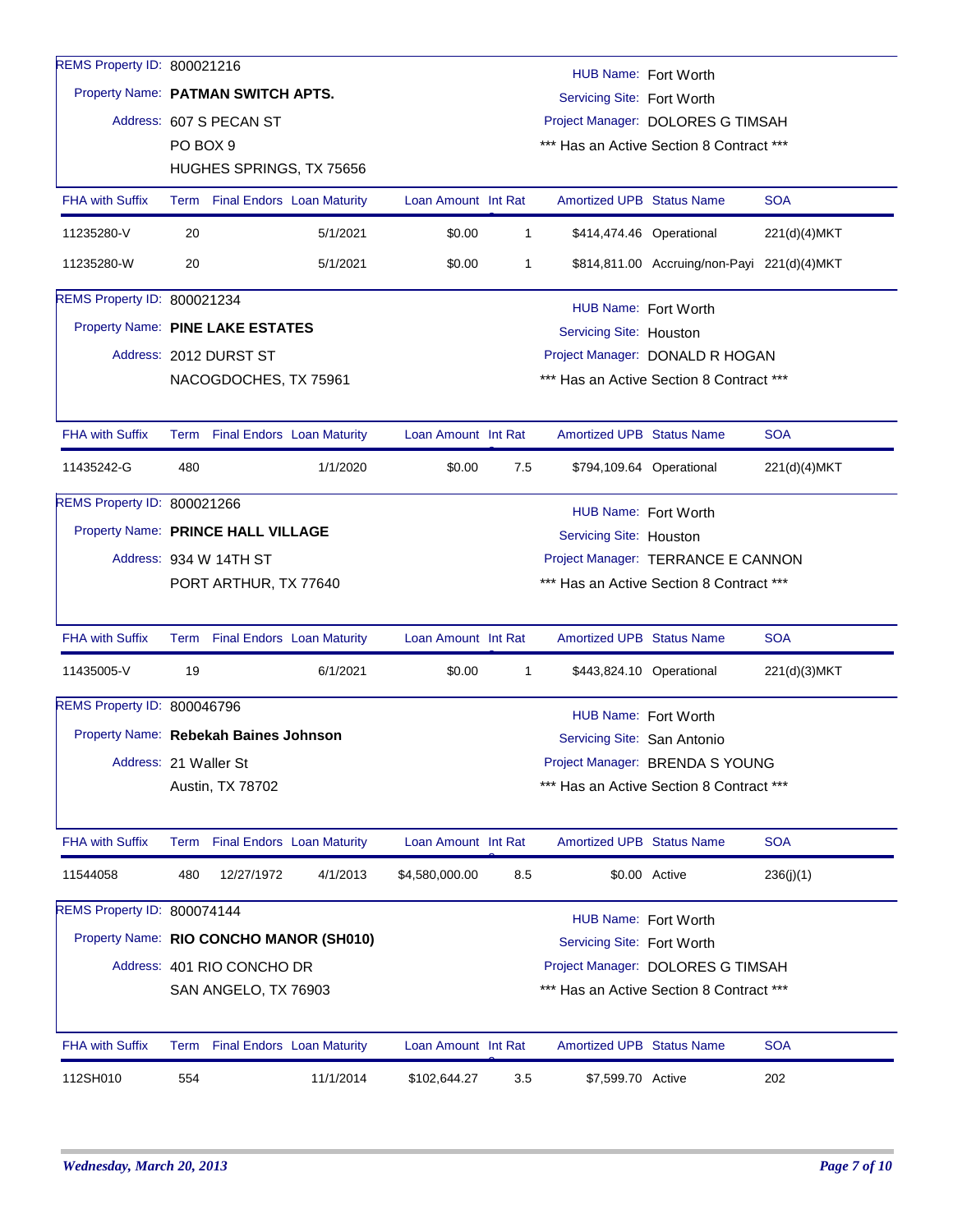| REMS Property ID: 800021329                 |      |                                             |                                   |                     |                |                                                    | HUB Name: Fort Worth                                                                 |            |  |
|---------------------------------------------|------|---------------------------------------------|-----------------------------------|---------------------|----------------|----------------------------------------------------|--------------------------------------------------------------------------------------|------------|--|
| Property Name: Sea Gulf Villa               |      |                                             |                                   |                     |                | Servicing Site: San Antonio                        |                                                                                      |            |  |
|                                             |      | Address: 416 N Chaparral St                 |                                   |                     |                |                                                    | Project Manager: DEBORAH A TALAMANTES                                                |            |  |
|                                             |      | Corpus Christi, TX 78401                    |                                   |                     |                |                                                    | *** Has an Active Section 8 Contract ***                                             |            |  |
|                                             |      |                                             |                                   |                     |                |                                                    |                                                                                      |            |  |
| <b>FHA with Suffix</b>                      |      |                                             | Term Final Endors Loan Maturity   | Loan Amount Int Rat |                | <b>Amortized UPB Status Name</b>                   |                                                                                      | <b>SOA</b> |  |
| 11538014-V                                  | 3    |                                             | 7/1/2014                          | \$0.00              | 4              |                                                    | \$1,295,984.13 Accruing/non-Payi 231                                                 |            |  |
| REMS Property ID: 800021346                 |      |                                             |                                   |                     |                |                                                    | HUB Name: Fort Worth                                                                 |            |  |
| Property Name: Sinton West Apts             |      |                                             |                                   |                     |                | Servicing Site: San Antonio                        |                                                                                      |            |  |
|                                             |      | Address: 111 S Chiltipin St                 |                                   |                     |                |                                                    | Project Manager: YOLANDA X GARCIA                                                    |            |  |
|                                             |      | Sinton, TX 78387                            |                                   |                     |                |                                                    | *** Has an Active Section 8 Contract ***                                             |            |  |
|                                             |      |                                             |                                   |                     |                |                                                    |                                                                                      |            |  |
| <b>FHA with Suffix</b>                      |      |                                             | Term Final Endors Loan Maturity   | Loan Amount Int Rat |                | <b>Amortized UPB Status Name</b>                   |                                                                                      | <b>SOA</b> |  |
| 11544117                                    | 480  | 12/11/1973                                  | 1/1/2014                          | \$657,600.00        | $\overline{7}$ | \$35,709.81 Active                                 |                                                                                      | 236(j)(1)  |  |
| REMS Property ID: 800021351                 |      |                                             |                                   |                     |                |                                                    |                                                                                      |            |  |
| Property Name: SOUTH CREST APARTMENTS       |      |                                             |                                   |                     |                |                                                    | HUB Name: Fort Worth                                                                 |            |  |
|                                             |      |                                             |                                   |                     |                | Servicing Site: Fort Worth                         |                                                                                      |            |  |
|                                             |      | Address: 3702 Conway St<br>Dallas, TX 75224 |                                   |                     |                |                                                    | Project Manager: ANGELA L BELL<br>*** Does NOT Have an Active Section 8 Contract *** |            |  |
|                                             |      |                                             |                                   |                     |                |                                                    |                                                                                      |            |  |
| <b>FHA with Suffix</b>                      |      |                                             | Term Final Endors Loan Maturity   | Loan Amount Int Rat |                | <b>Amortized UPB Status Name</b>                   |                                                                                      | <b>SOA</b> |  |
| 11244075                                    | 480  | 5/18/1973                                   | 6/1/2013                          | \$2,151,200.00      | 7              | \$26,503.68 Active                                 |                                                                                      | 236(j)(1)  |  |
| REMS Property ID: 800021361                 |      |                                             |                                   |                     |                |                                                    |                                                                                      |            |  |
| Property Name: SOUTHSIDE VILLAGE APARTMENTS |      |                                             |                                   |                     |                | HUB Name: Fort Worth<br>Servicing Site: Fort Worth |                                                                                      |            |  |
|                                             |      | Address: 2801 FOURTH ST                     |                                   |                     |                |                                                    | Project Manager: DOLORES G TIMSAH                                                    |            |  |
|                                             |      | BROWNWOOD, TX 76801                         |                                   |                     |                |                                                    | Does NOT Have an Active Section 8 Contract ***                                       |            |  |
|                                             |      |                                             |                                   |                     |                |                                                    |                                                                                      |            |  |
| <b>FHA with Suffix</b>                      | Term |                                             | <b>Final Endors Loan Maturity</b> | Loan Amount Int Rat |                | Amortized UPB Status Name                          |                                                                                      | <b>SOA</b> |  |
| 11344076                                    | 480  | 10/31/1973                                  | 5/1/2014                          | \$1,316,300.00      | $\overline{7}$ | \$102,120.22 Active                                |                                                                                      | 236(j)(1)  |  |
| REMS Property ID: 800021381                 |      |                                             |                                   |                     |                |                                                    | HUB Name: Fort Worth                                                                 |            |  |
| Property Name: STONEGATE PARK               |      |                                             |                                   |                     |                | Servicing Site: Fort Worth                         |                                                                                      |            |  |
|                                             |      | Address: 850 Paint Rock Rd                  |                                   |                     |                |                                                    | Project Manager: JESSIE J VILLARREAL                                                 |            |  |
|                                             |      | San Angelo, TX 76905                        |                                   |                     |                |                                                    | *** Does NOT Have an Active Section 8 Contract ***                                   |            |  |
|                                             |      |                                             |                                   |                     |                |                                                    |                                                                                      |            |  |
| <b>FHA with Suffix</b>                      |      |                                             | Term Final Endors Loan Maturity   | Loan Amount Int Rat |                | Amortized UPB Status Name                          |                                                                                      | <b>SOA</b> |  |
| 11344084                                    | 480  | 5/17/1974                                   | 8/1/2014                          | \$1,029,400.00      | 7              | \$97,434.74 Active                                 |                                                                                      | 236(j)(1)  |  |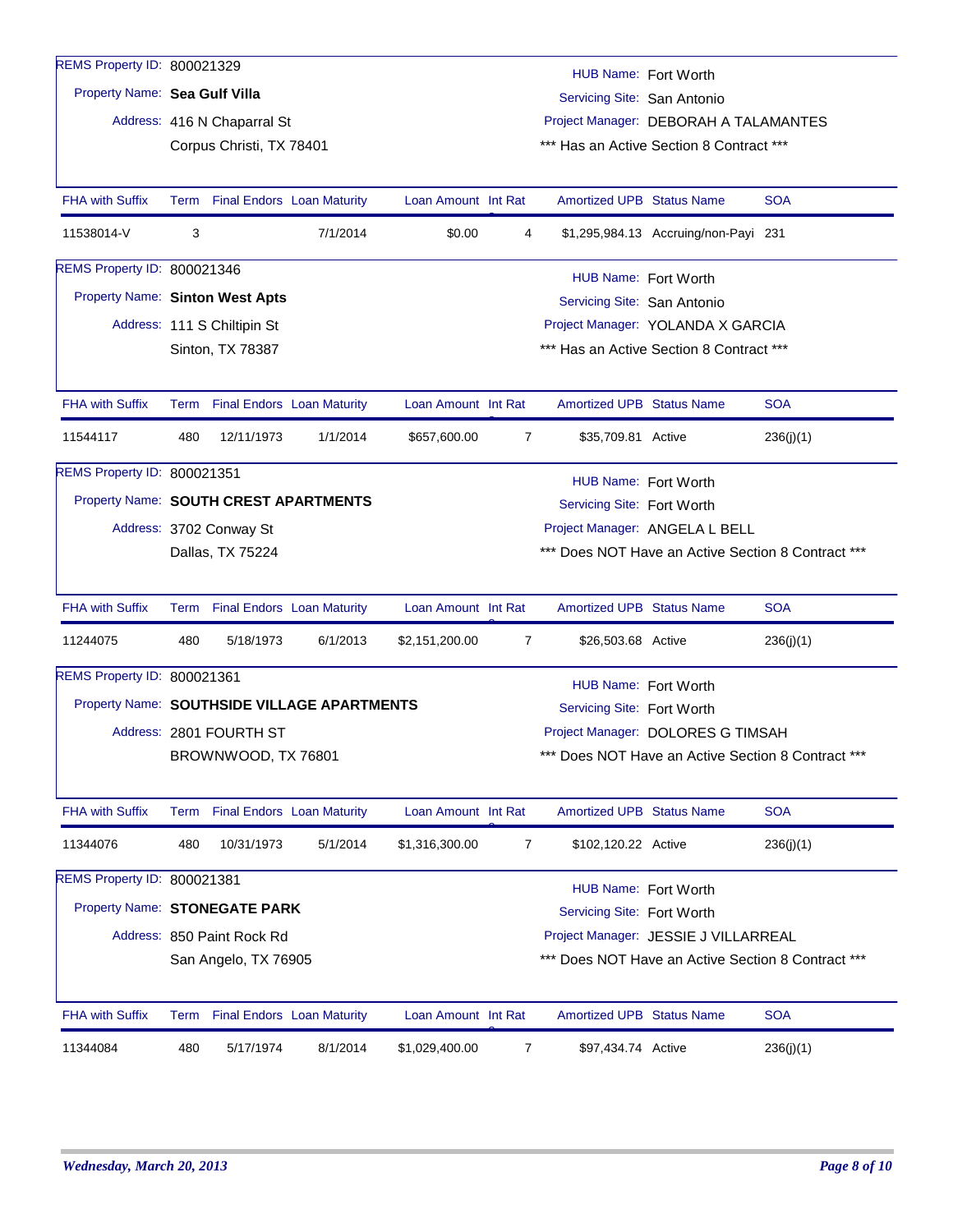| REMS Property ID: 800021402            |                                                                   |                                   |                                              |                     |       |                                          | HUB Name: Fort Worth     |                                                    |  |  |
|----------------------------------------|-------------------------------------------------------------------|-----------------------------------|----------------------------------------------|---------------------|-------|------------------------------------------|--------------------------|----------------------------------------------------|--|--|
| Property Name: SWEET UNION APTS.       |                                                                   |                                   |                                              |                     |       | Servicing Site: Fort Worth               |                          |                                                    |  |  |
|                                        |                                                                   | Address: 1011 N. JACKSON          |                                              |                     |       | Project Manager: PAMELA D SPICER         |                          |                                                    |  |  |
|                                        |                                                                   | JACKSONVILLE, TX 75766            |                                              |                     |       | *** Has an Active Section 8 Contract *** |                          |                                                    |  |  |
|                                        |                                                                   |                                   |                                              |                     |       |                                          |                          |                                                    |  |  |
| <b>FHA with Suffix</b>                 |                                                                   |                                   | Term Final Endors Loan Maturity              | Loan Amount Int Rat |       | <b>Amortized UPB Status Name</b>         |                          | <b>SOA</b>                                         |  |  |
| 11235012                               | 463                                                               |                                   | 6/1/2021                                     | \$1,051,900.00      | 6     |                                          | \$235,245.28 Operational | 221(d)(3)MKT                                       |  |  |
| REMS Property ID: 800021409            |                                                                   |                                   |                                              |                     |       |                                          | HUB Name: Fort Worth     |                                                    |  |  |
|                                        |                                                                   |                                   | Property Name: TANGLEWOOD APARTMENTS COMPANY |                     |       | Servicing Site: Fort Worth               |                          |                                                    |  |  |
|                                        |                                                                   | Address: 4500 N 19TH ST           |                                              |                     |       | Project Manager: DOLORES G TIMSAH        |                          |                                                    |  |  |
|                                        |                                                                   | WACO, TX 76708                    |                                              |                     |       | *** Has an Active Section 8 Contract *** |                          |                                                    |  |  |
|                                        |                                                                   |                                   |                                              |                     |       |                                          |                          |                                                    |  |  |
| <b>FHA with Suffix</b>                 |                                                                   | Term Final Endors Loan Maturity   |                                              | Loan Amount Int Rat |       | <b>Amortized UPB Status Name</b>         |                          | <b>SOA</b>                                         |  |  |
| 11244209                               | 480                                                               | 5/30/1974                         | 6/1/2014                                     | \$1,262,000.00      | 7     | \$105,119.51 Active                      |                          | 236(j)(1)                                          |  |  |
| REMS Property ID: 800021456            |                                                                   |                                   |                                              |                     |       |                                          | HUB Name: Fort Worth     |                                                    |  |  |
|                                        | Property Name: UNIVERSITY APTS-WACO<br>Servicing Site: Fort Worth |                                   |                                              |                     |       |                                          |                          |                                                    |  |  |
|                                        | Address: 2900 PRIMROSE DR<br>Project Manager: DOLORES G TIMSAH    |                                   |                                              |                     |       |                                          |                          |                                                    |  |  |
|                                        | *** Has an Active Section 8 Contract ***<br>WACO, TX 76706        |                                   |                                              |                     |       |                                          |                          |                                                    |  |  |
|                                        |                                                                   |                                   |                                              |                     |       |                                          |                          |                                                    |  |  |
| <b>FHA with Suffix</b>                 |                                                                   | Term Final Endors Loan Maturity   |                                              | Loan Amount Int Rat |       | <b>Amortized UPB Status Name</b>         |                          | <b>SOA</b>                                         |  |  |
| 11235237                               | 477                                                               | 7/23/1974                         | 5/1/2014                                     | \$1,222,100.00      | 7     | \$94,904.15 Active                       |                          | 221(d)(3) MKT                                      |  |  |
| REMS Property ID: 800021473            |                                                                   |                                   |                                              |                     |       |                                          | HUB Name: Fort Worth     |                                                    |  |  |
| Property Name: Villa De Amistad        |                                                                   |                                   |                                              |                     |       | Servicing Site: San Antonio              |                          |                                                    |  |  |
|                                        |                                                                   | Address: 814 Pleasanton Rd        |                                              |                     |       | Project Manager: SANDI Z ORTA            |                          |                                                    |  |  |
|                                        |                                                                   | San Antonio, TX 78214             |                                              |                     |       | *** Has an Active Section 8 Contract *** |                          |                                                    |  |  |
|                                        |                                                                   |                                   |                                              |                     |       |                                          |                          |                                                    |  |  |
| <b>FHA with Suffix</b>                 |                                                                   |                                   | Term Final Endors Loan Maturity              | Loan Amount Int Rat |       | <b>Amortized UPB Status Name</b>         |                          | <b>SOA</b>                                         |  |  |
| 115EH007                               | 480                                                               | 9/30/1981                         | 3/1/2021                                     | \$2,757,500.00      | 7.625 | \$1,319,383.51 Active                    |                          | 202                                                |  |  |
| REMS Property ID: 800021481            |                                                                   |                                   |                                              |                     |       |                                          | HUB Name: Fort Worth     |                                                    |  |  |
| Property Name: VILLA OF CORSICANA, THE |                                                                   |                                   |                                              |                     |       | Servicing Site: Fort Worth               |                          |                                                    |  |  |
|                                        |                                                                   | Address: 3401 W 7TH AVE           |                                              |                     |       | Project Manager: NANCY J MOULTON         |                          |                                                    |  |  |
|                                        |                                                                   | CORSICANA, TX 75110               |                                              |                     |       |                                          |                          | *** Does NOT Have an Active Section 8 Contract *** |  |  |
|                                        |                                                                   |                                   |                                              |                     |       |                                          |                          |                                                    |  |  |
| <b>FHA with Suffix</b>                 | Term                                                              | <b>Final Endors Loan Maturity</b> |                                              | Loan Amount Int Rat |       | <b>Amortized UPB Status Name</b>         |                          | <b>SOA</b>                                         |  |  |
| 11244201                               | 480                                                               | 4/17/1974                         | 5/1/2014                                     | \$1,332,400.00      | 7     | \$103,345.94 Active                      |                          | 236(j)(1)                                          |  |  |